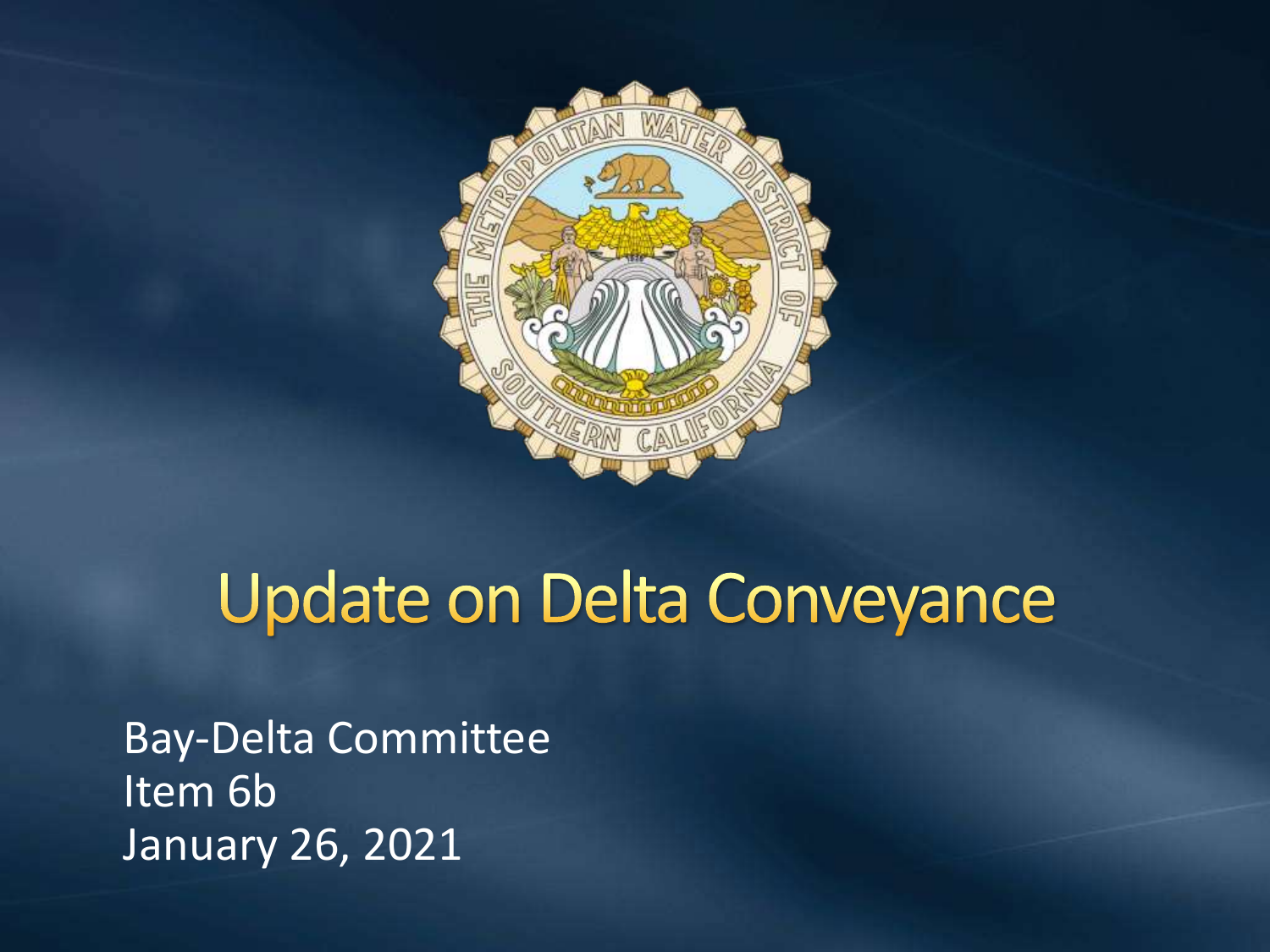### **Overview**

#### Delta Conveyance ۰

- Execution of funding agreements  $\bullet$
- Delta Conveyance Program Activities (2020)  $\bullet$
- Delta Conveyance Program Planned Activities (2021)  $\odot$
- $\bullet$ Upcoming Bay-Delta Committee Meetings

#### **Updates**  $\bullet$

- Delta Conveyance Design and Construction Authority  $\bullet$
- $\bullet$ Stakeholder Engagement Committee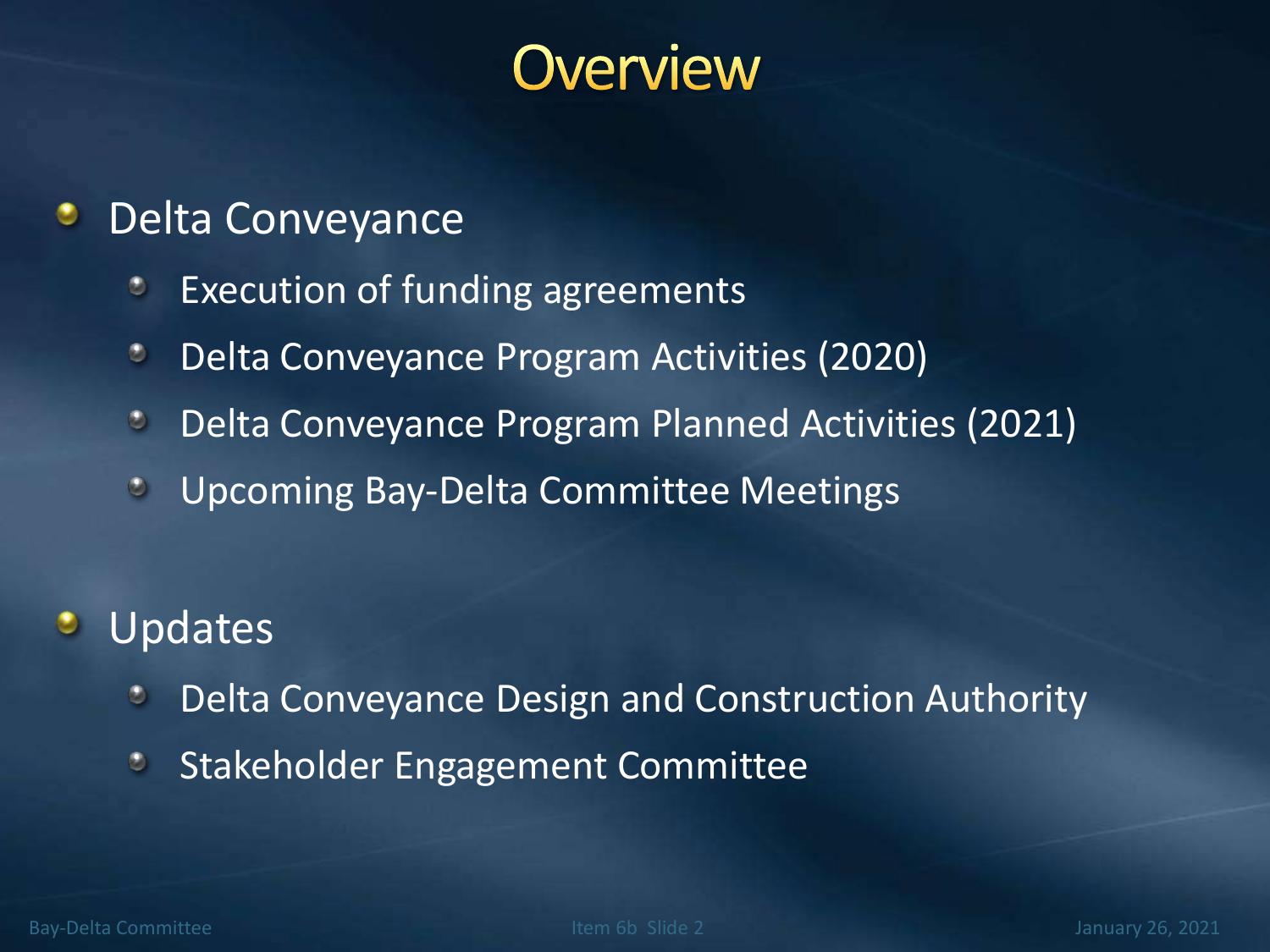## **Executed Funding Agreements**

- Alameda County Flood Control and Water Conservation District, Zone 7 ۰
- ۰ Alameda County Water District
- ٠ Antelope Valley-East Kern Water Agency
- Santa Clarita Valley Water District ۰
- ۰ Coachella Valley Water District
- $\bullet$ Crestline-Lake Arrowhead Water Agency
- $\bullet$ Desert Water Agency
- $\bullet$ Kern County Water Agency
- $\bullet$ Metropolitan Water District
- $\bullet$ Mojave Water Agency
- Palmdale Water District  $\bullet$
- $\bullet$ San Bernardino Valley Municipal Water District
- $\bullet$ San Gabriel Valley Municipal Water District
- ۰ San Gorgonio Pass Water Agency
- ۰ San Luis Obispo County Flood Control and Water Conservation District
- Santa Clara Valley Water District ۰
- ۰ Ventura County Watershed Protection District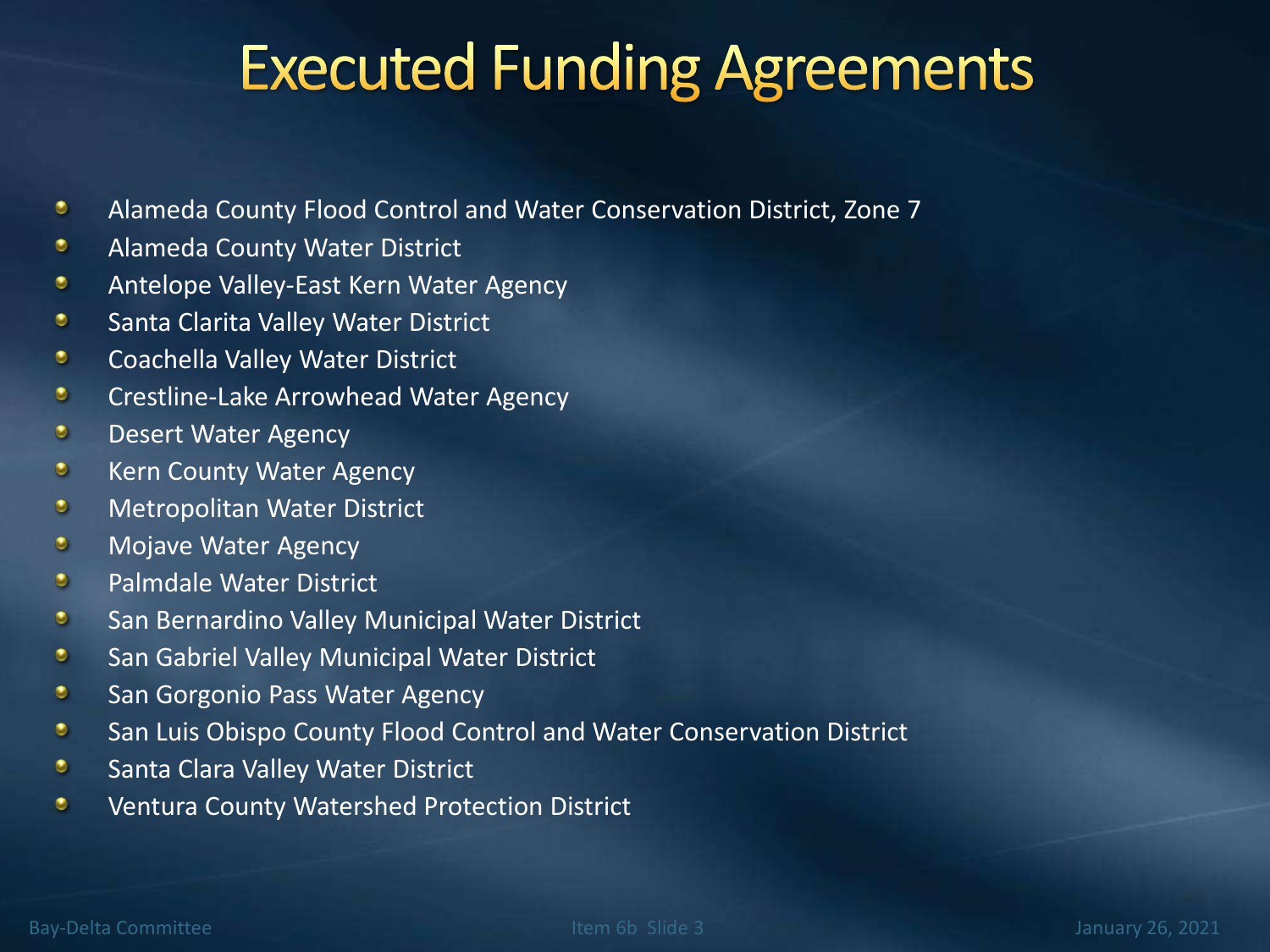

#### **2020 Delta Conveyance Program Activities**

- CEQA and NEPA initiated
- Section 404 permit application submitted to USACE
- Validation action filed
- Ongoing Tribal consultation (AB 52 and DWR's tribal engagement policy)
- Ongoing fieldwork (traffic counts and soil explorations)
- Environmental Justice and Disadvantaged Community outreach and engagement (including community survey)
- Stakeholder Engagement Committee (SEC) meetings
- Community Benefits Program development initiated

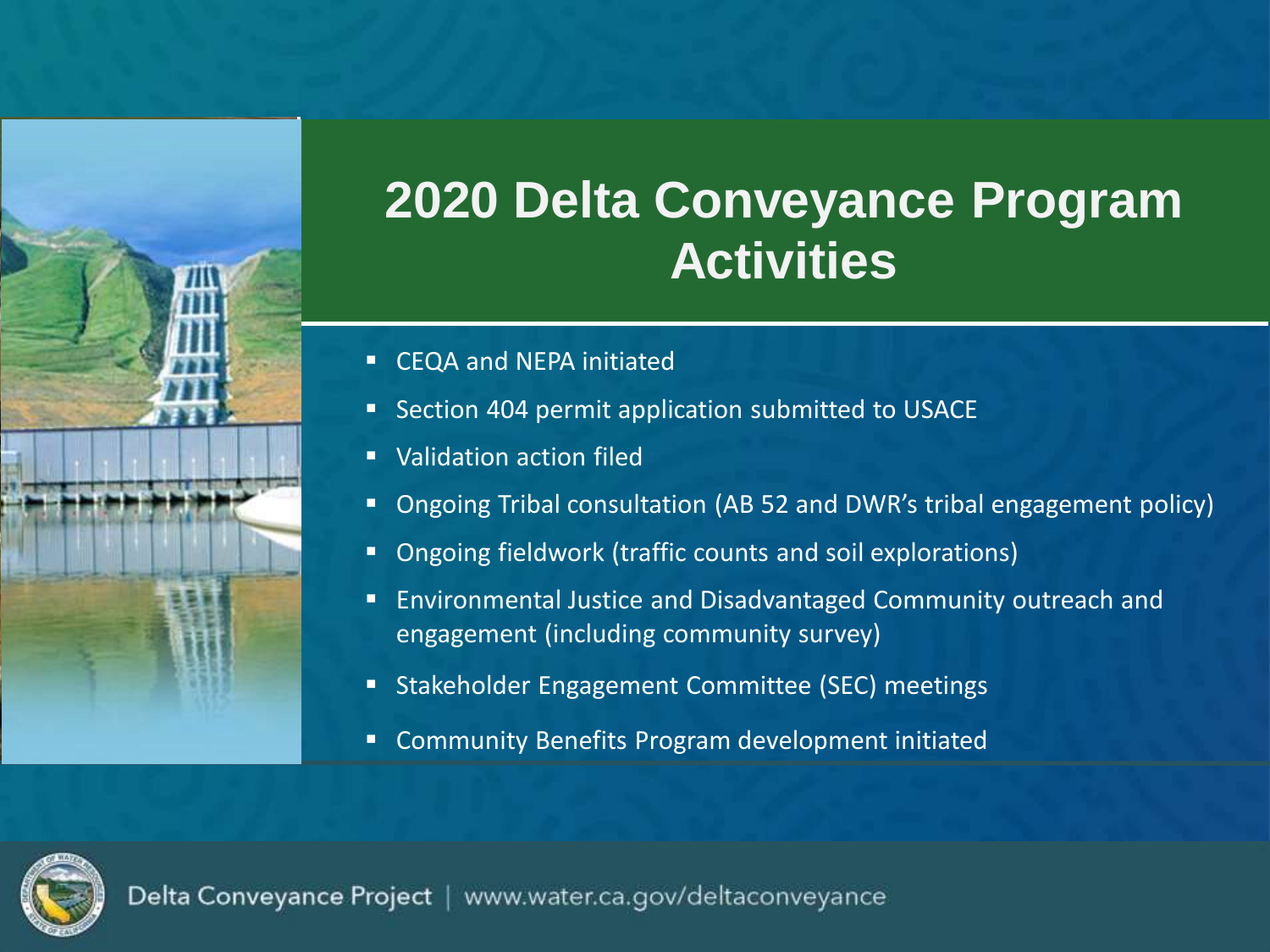

### **2021 Planned Activities**

- Continue to develop the Environmental Impact Report and Environmental Impact **Statement**
- Continue ongoing field data collection (traffic counts, noise monitoring, and soil explorations)
- **E** Conduct public engagement
	- Public informational updates (like blogs and fact sheets)
	- Compliance with AB 52 and DWR's Tribal Engagement Policy
	- **■** Informational webinars
	- **E** Community Benefits Program framework development: Create a framework and process—with community input
	- Agency coordination

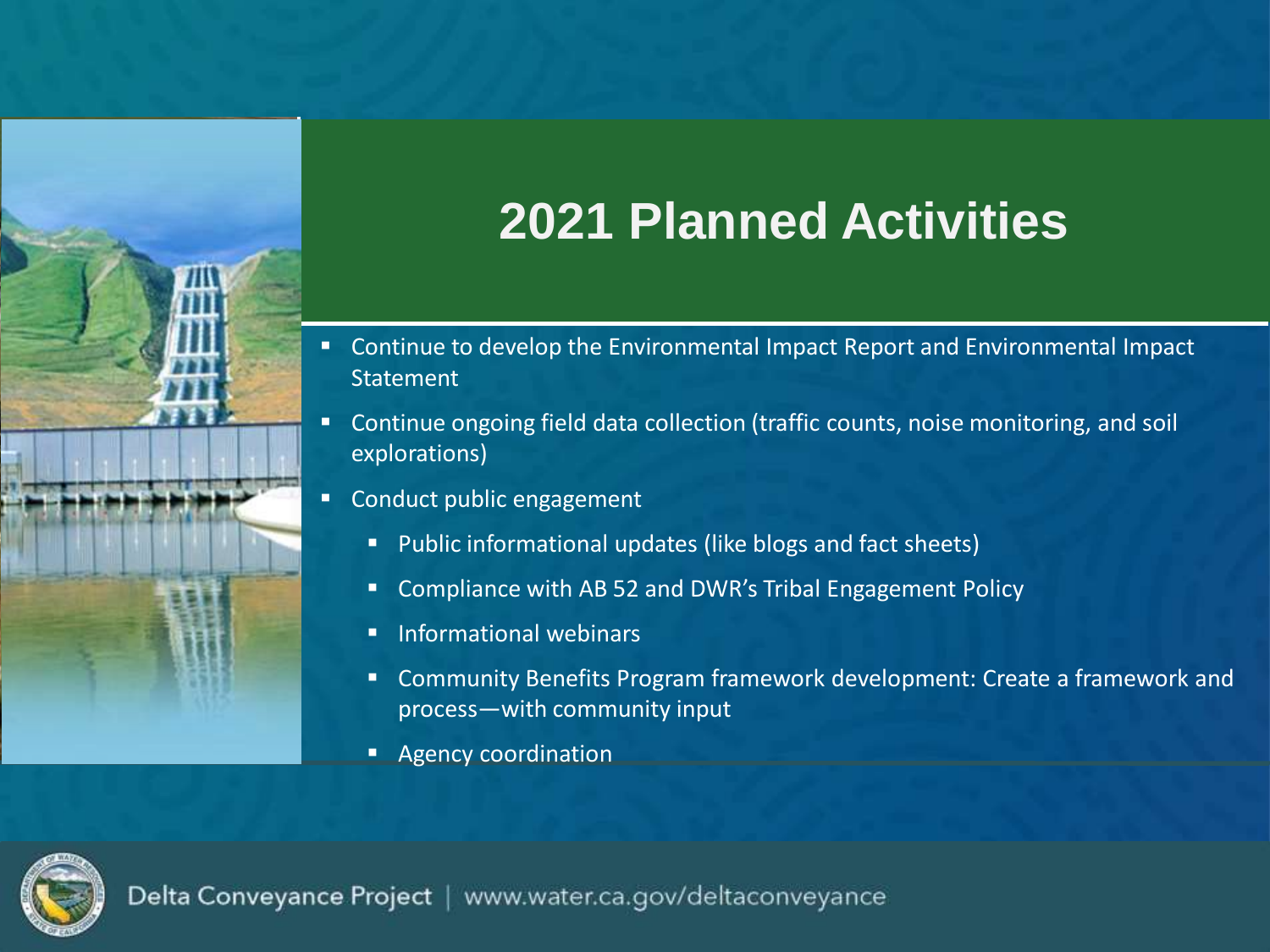## **Upcoming Bay-Delta Committee Meetings**

#### Informational Briefings ۰

- Community benefits ٠
- Tribal consultation  $\bullet$

Delta Conveyance Project environmental justice  $\bullet$ community survey update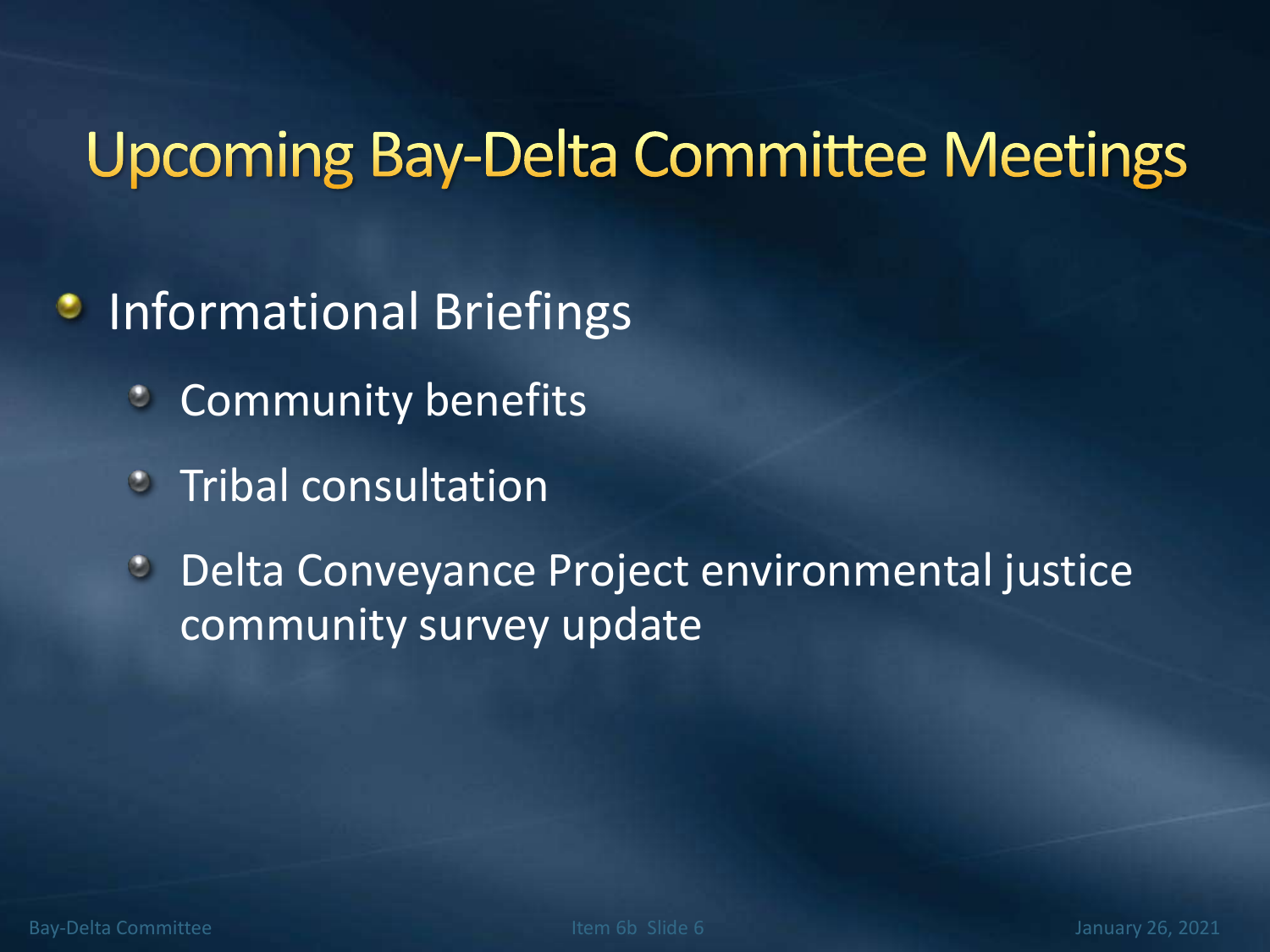# **Delta Conveyance Design and Construction Authority** Update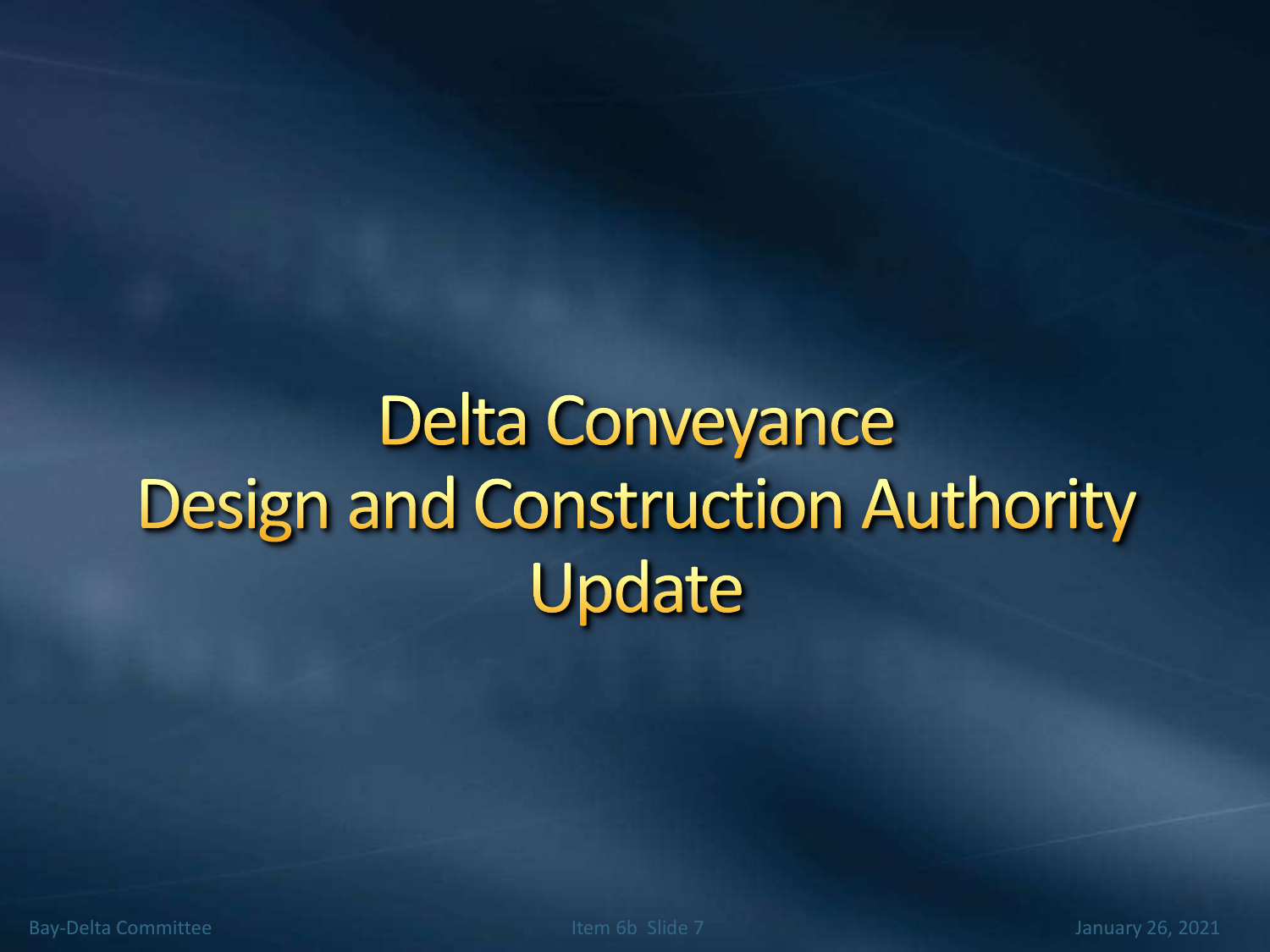### **Delta Conveyance Design and Construction Authority**

November

- DCA FY 2020/21 Budget Amendment
- **Stakeholder Engagement Committee Update and Report**

#### December

- DCA FY 2019/20 Audit Report ۰
- Stakeholder Engagement Committee Update and Report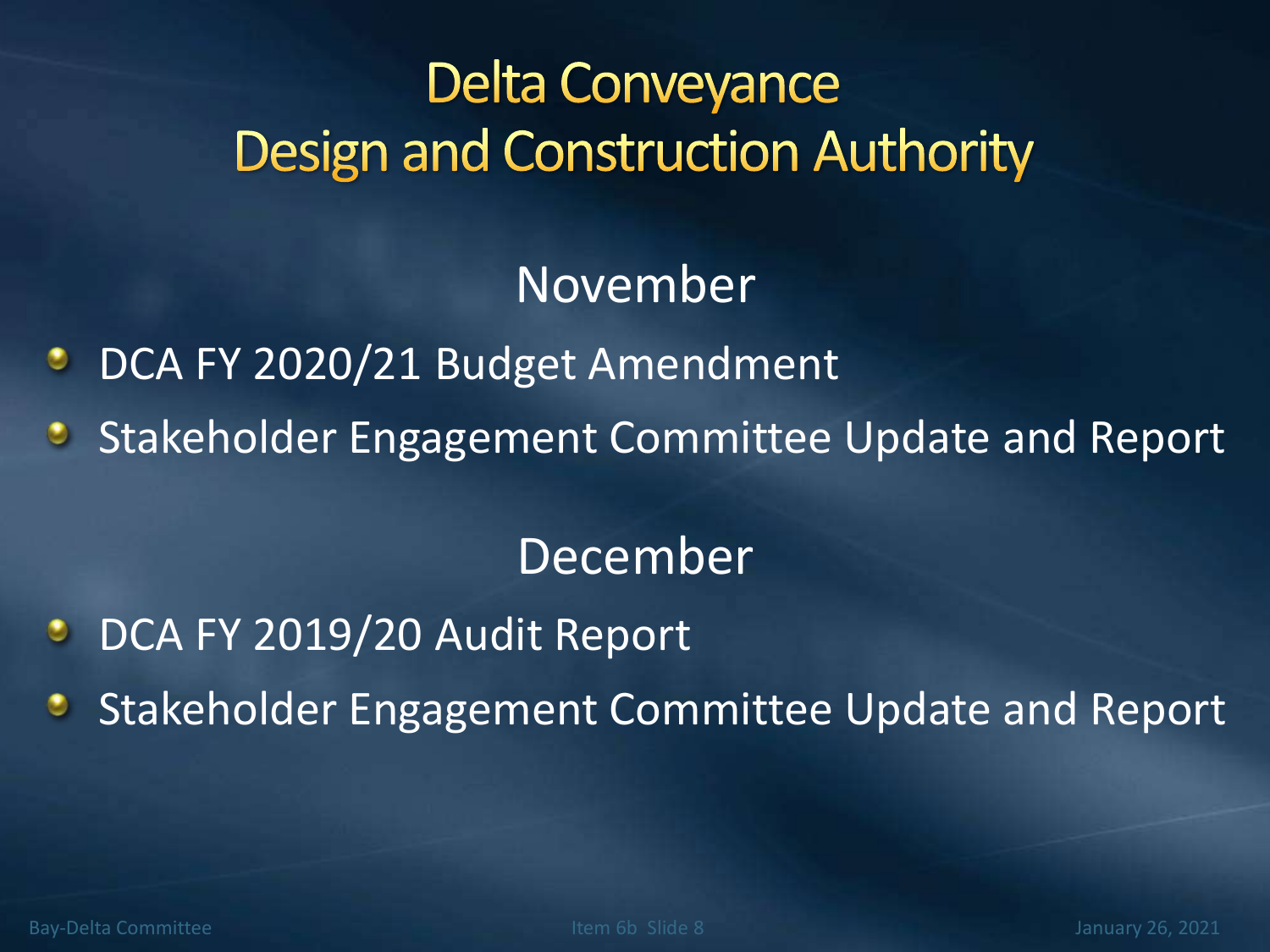# **Delta Conveyance Stakeholder Engagement Committee** December

- **DWR Update** 
	- DWR Planning Status  $\bullet$
	- Community Benefits Framework Discussion  $\bullet$
- **DCA Update** 
	- Bethany Complex  $\bullet$
	- **Bethany Alternative Traffic Analysis** ۰